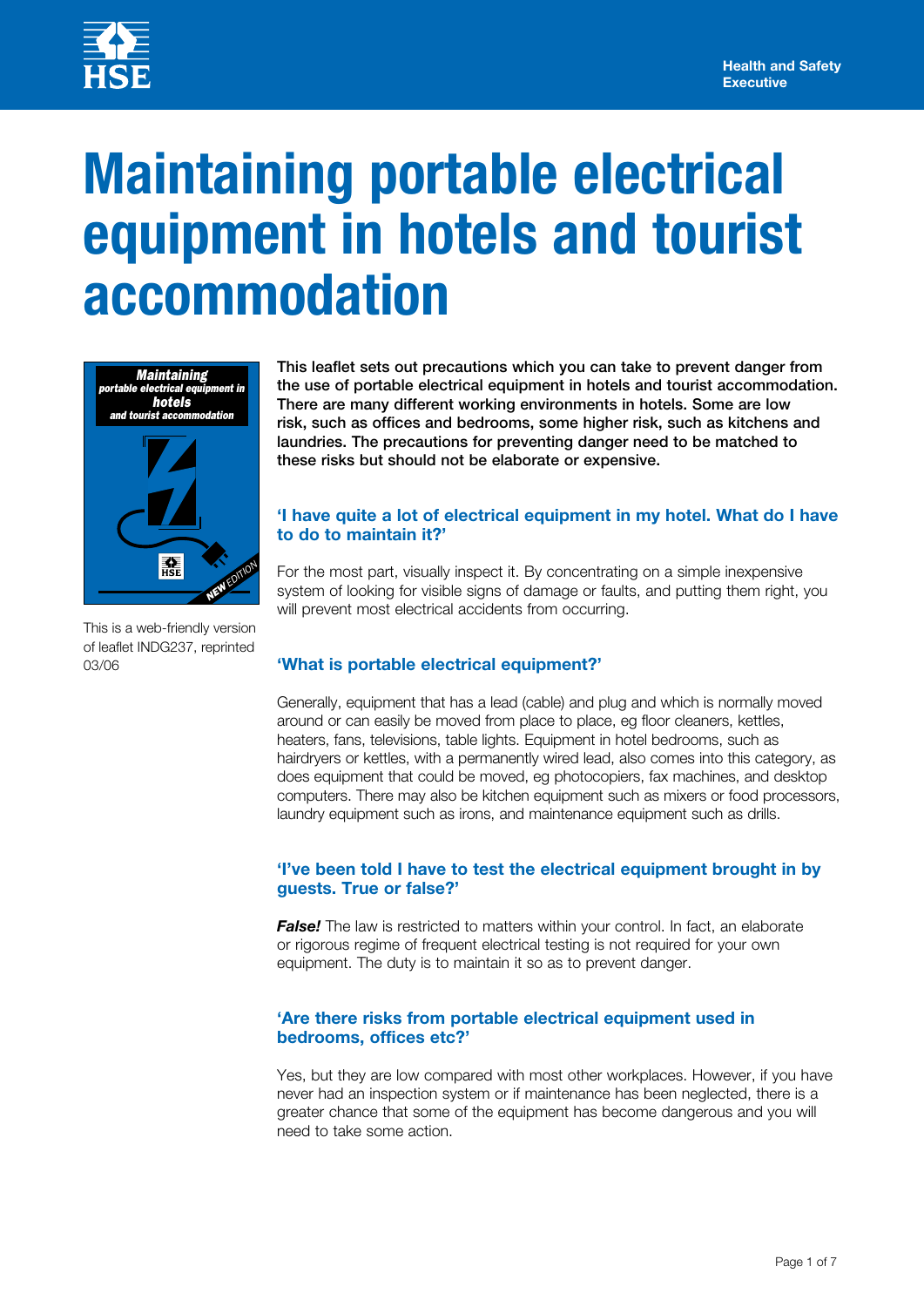## **'What can go wrong?'**

The leads and plugs, or sometimes the equipment itself, can become damaged. This may result in an electric shock. Electric shocks can kill. Damaged equipment can also cause fires.

## **'How can I tell if it is damaged?'**

By looking! This is the most important maintenance precaution. Around 95% of faults or damage can be found by visual inspection.

First, identify your equipment and where and how it is used. The things you are looking for on the equipment, the cable and plug, after disconnecting it, are signs of:

- damage, eg cuts, abrasion (apart from light scuffing) to the cable covering;
- damage to the plug, eg the casing is cracked or the pins are bent;
- non-standard joints including taped joints in the cable;
- the outer covering (sheath) of the cable not being gripped where it enters the plug or the equipment. Look to see if the coloured insulation of the internal wires is showing;
- equipment that has been used in conditions where it is not suitable, eg a wet or dusty workplace;
- damage to the outer cover of the equipment or obvious loose parts or screws;
- overheating (burn marks or staining).

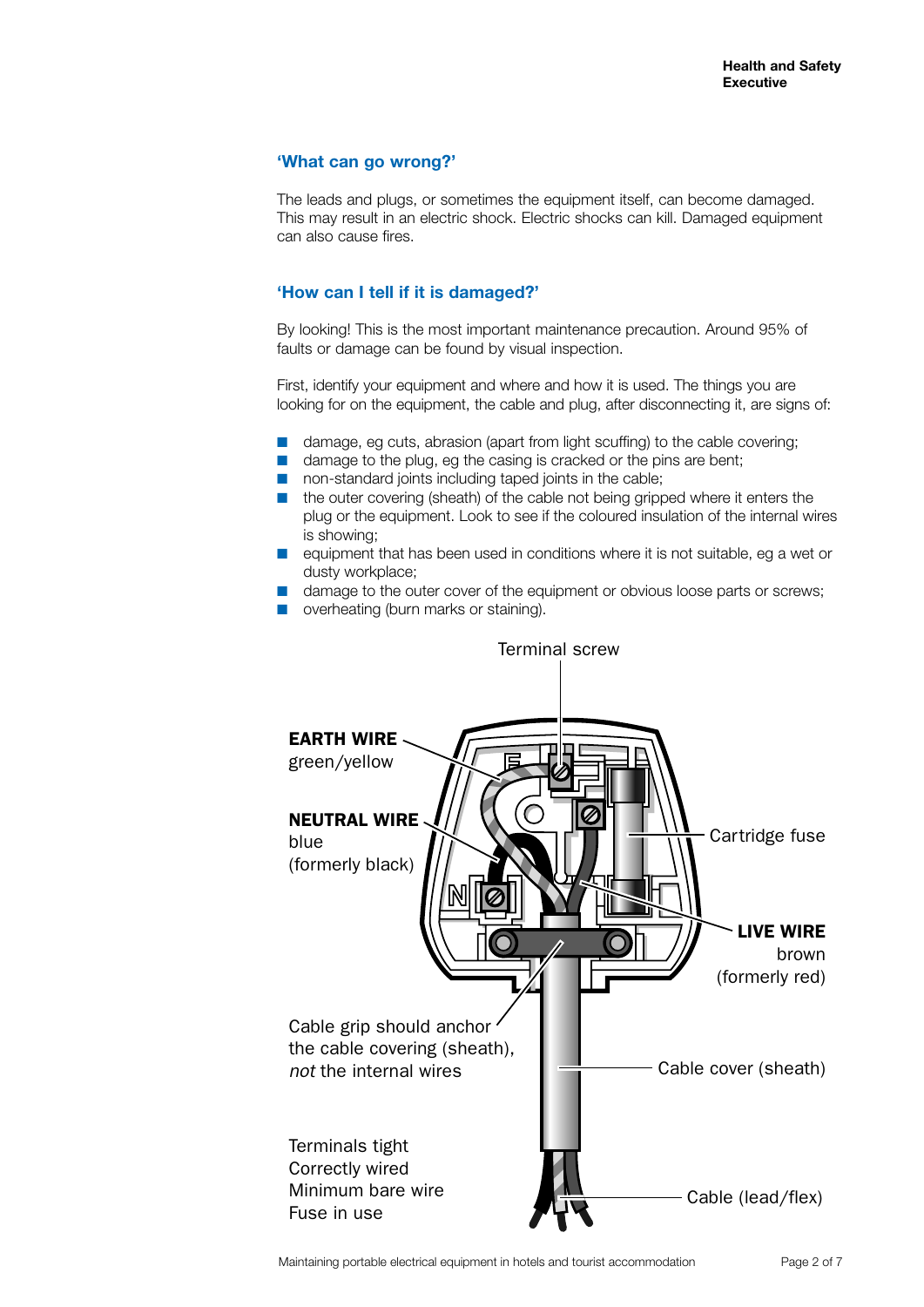In addition, formal inspection could include removal of the *plug* cover and checking that:

- a fuse is being used (ie it is a proper fuse **not** a piece of wire, a nail etc);
- the cord grip is holding the **outer** part (sheath) of the cable tightly;
- the wires, including the earth where fitted, are attached to the correct terminals (see diagram on previous page);
- no bare wire is visible other than at the terminals;
- the terminal screws are tight;
- there is no sign of internal damage, overheating or entry of liquid, dust or dirt.

This does *not* apply to moulded plugs where only the fuse can be checked.

Most of these checks also apply to extension leads and their plugs and sockets.

#### **'It seems so easy, but I have been told that I have to have an electrician do this.'**

That is *not* necessary for the sort of portable equipment normally used in hotels. Any sensible (competent) member of staff can do it if they have been given enough knowledge and training.

#### **'What is enough knowledge and training?'**

They need to know what to look at, what to look for and what to do, but more importantly they should be able to avoid danger to themselves or others. So, they should have basic electrical knowledge together with common sense, eg switch off and unplug the equipment first! Simple training can cover all of this.

## **'How often should we look?'**

That depends on the type of equipment and how it is used. For example, the lead to a kettle will probably be handled and moved several times each day, while the cable to a computer may only be moved when the office furniture is rearranged. The table on page 6 suggests intervals that can be used to start with until you have enough experience to decide this for yourself.

#### **'What can users do?'**

You should encourage them to look critically at the electrical equipment which they use, and look for damage to the outside of the equipment and its lead and plug before they use it, but they should *not* take the plug apart.

## **'What happens if they find something wrong?'**

They should tell somebody (a supervisor or manager) and the equipment should be labelled as faulty and taken out of use to be repaired or replaced. (The plug could be taken off to stop it being used.)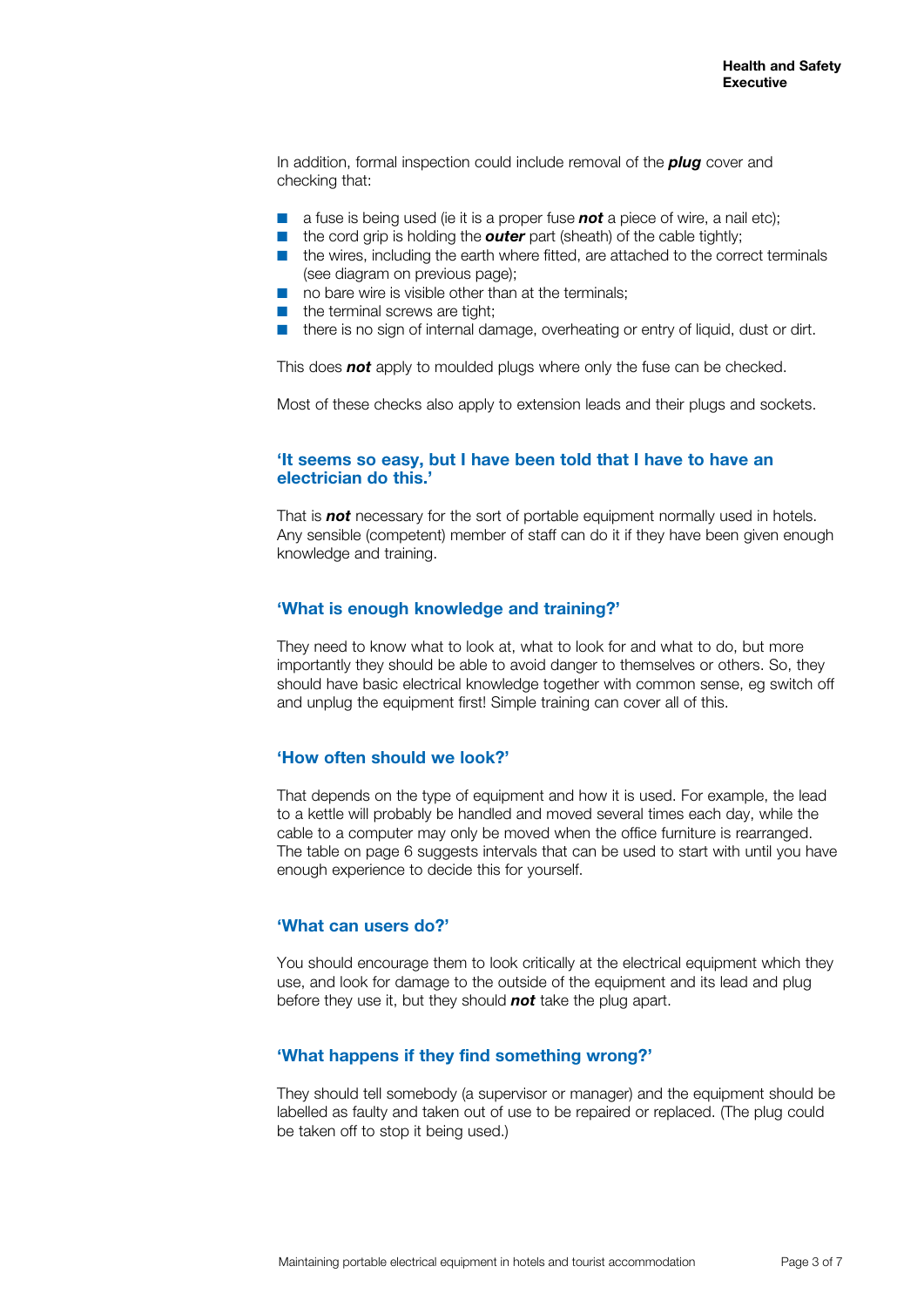#### **'What about testing, I had thought that was essential?'**

Not for all equipment. However, some faults cannot be seen just by looking, particularly lack of continuous earths. For some equipment the earth is essential to safety. Therefore all earthed equipment, and most leads and plugs connected to equipment, should also have an occasional combined inspection and test to look for these and other faults. Suggested intervals are shown on page 6.

Combined inspection and testing should be carried out:

- where there is reason to suspect the equipment may be faulty, damaged or contaminated but this cannot be confirmed by visual inspection; and
- after any repair, modification or similar work to the equipment, when its integrity needs to be established.

## **'Can I group different types of equipment together for inspection or testing?'**

Yes. If you find it easier to carry out the inspection or testing of all the equipment at the same time you are free to do so, but you should use the shortest table interval in the group, not the longest.

#### **'How do I know if equipment is earthed or not?'**

Equipment which is not earthed is usually called 'double insulated' or 'Class II' and is marked with the 'double square' symbol  $\Box$ . The cable has two wires. Equipment not marked with this symbol is usually earthed and is called 'Class I'. The cable has three wires.

## **'What about testing other equipment?'**

Some equipment does not need testing, eg battery-operated or extra low voltage. Other equipment itself should not need testing but occasionally its lead (cable) and plug will. Intervals of up to 5 years are suggested but your experience will determine what is best.

Some types of business equipment, eg computers, visual display units, printers, can be damaged by inappropriate tests, although detachable power leads can be safely tested when disconnected. Guidance on testing business equipment is listed at the end of this leaflet.

#### **'Does the combined inspection and test have to be carried out by an electrician?'**

Not necessarily. A member of staff can do this but they must have had suitable training. Greater knowledge and experience is needed than for inspection alone, and they need to have the right equipment to do the tests. They should know how to use the equipment correctly and how to interpret the results.

## **'Do I have to keep records?'**

The law does not require this. But you may find it useful if you have a lot of electrical equipment, and to help you review your maintenance procedures.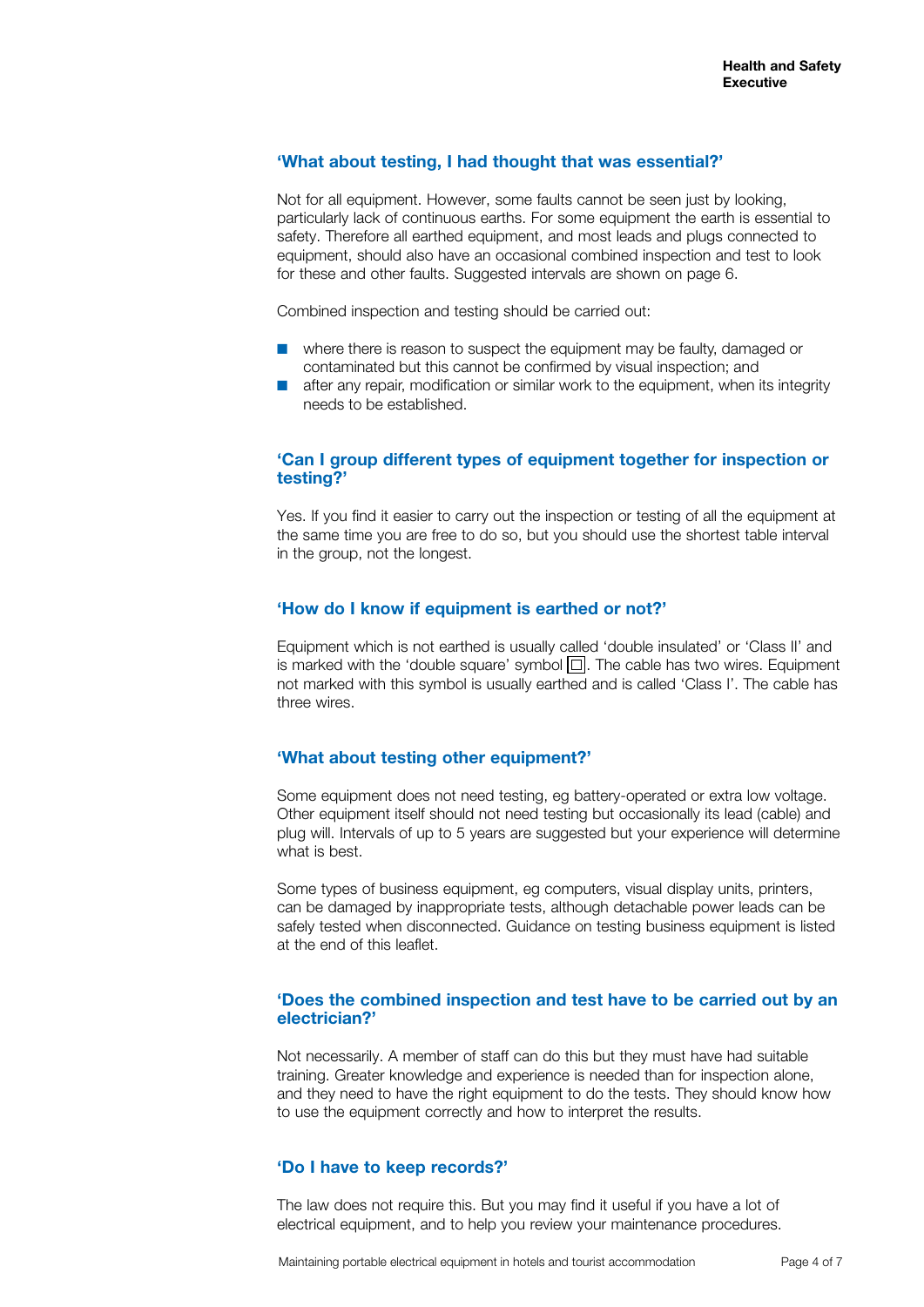Experience of faults found will show whether inspection intervals can be lengthened and whether and how often there should be a combined inspection and test.

#### **'What else do I need to do?'**

Occasionally review your monitoring system once you have experience to work on. Check what is being found and that action is being taken and decide whether inspection frequencies are correct.

#### **'What about equipment that employees have brought to work themselves?'**

Ideally you should not let them bring it to work. This is sometimes difficult to prevent and you may need to include it in the visual inspection.

#### **'What does the law say?'**

Regulation 4(2) of the Electricity at Work Regulations 1989 says 'As may be necessary to prevent danger, all systems shall be maintained so as to prevent, so far as is reasonably practicable, such danger'.

#### **'What does this mean?'**

The cost of any improvement is measured against the risk. The greater the risk the more effort (in time, trouble and expense) is needed to prevent or reduce it.

#### **'Will I be visited by inspectors?'**

Inspectors may decide to carry out a health and safety inspection and they have powers to enter at any reasonable time. They may ask you how you deal with electrical dangers. Following the advice in this leaflet will help you show that you have an effective system for maintaining portable equipment.

#### **'How can I keep up to date?'**

You can get information from the Environmental Health Department of your local council, or from the Health and Safety Executive (HSE).

#### **'What other guidance is there?'**

Some additional publications from HSE and other organisations giving guidance on maintaining electrical equipment are listed below. The tables of frequencies for inspection and testing given in them are recommendations, not legal requirements.

*Maintaining portable and transportable electrical equipment* HSG107 (Second edition) HSE Books 2004 ISBN 0 7176 2805 1

*Maintaining portable electrical equipment in offices and other low-risk environments*  INDG236 HSE Books. This leaflet is available in priced packs of 10 from HSE Books ISBN 0 7176 1272 4. Single copies are available free.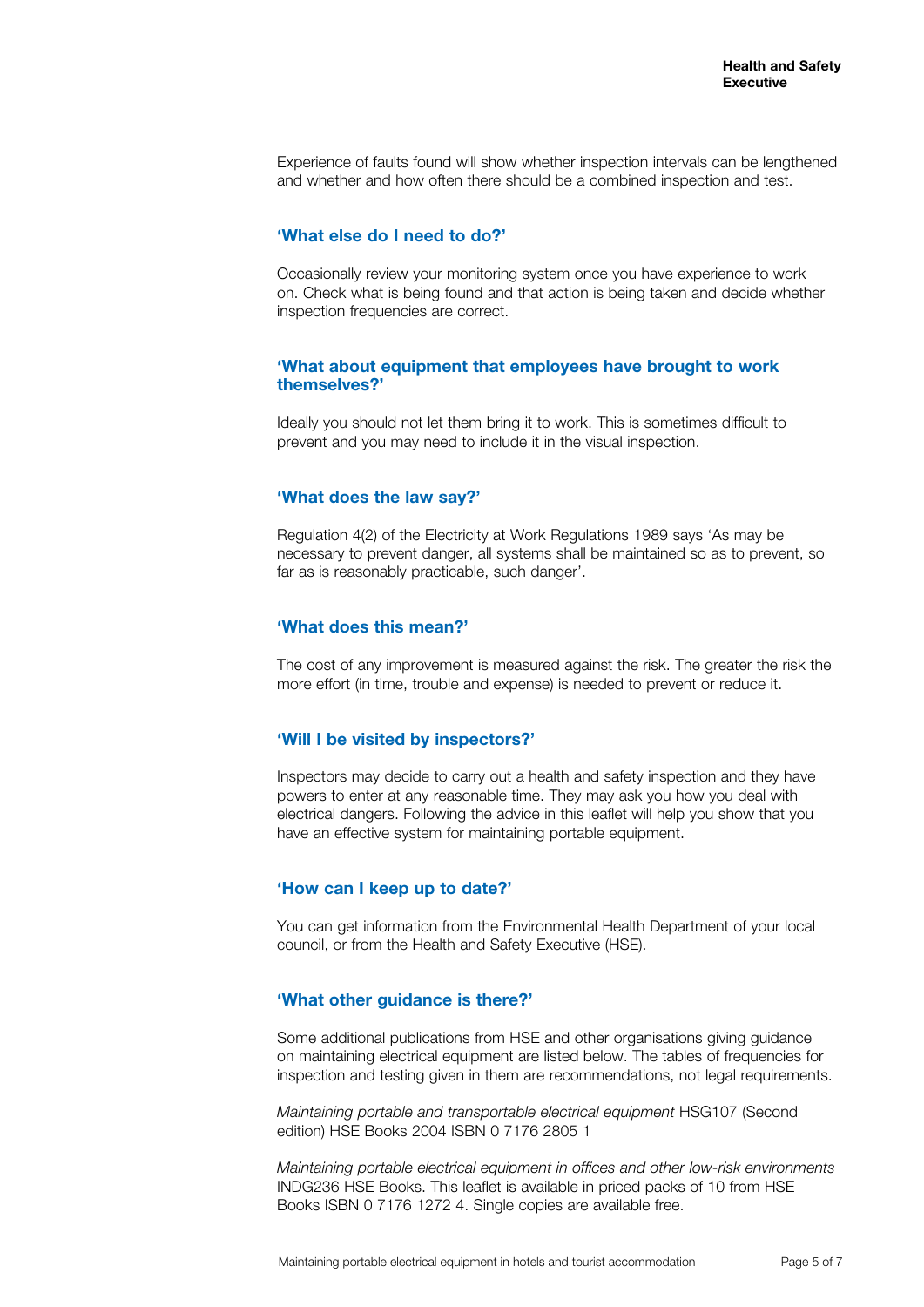Code of Practice for In-service Inspection and Testing of Electrical Equipment The Institution of Electrical Engineers 2001 ISBN 0 85296 776 4

The future availability and accuracy of the references listed in this publication cannot be guaranteed.

## **'What if I have a complaint?'**

HSE and Local Authorities have a formal complaints procedure. You should bring the matter to the attention of a senior officer so that it can be investigated and, where possible, redress or an explanation provided.

| <b>Equipment/environment</b>                                                                                       | <b>User</b><br>checks | <b>Formal visual</b><br>inspection                                                        | <b>Combined</b><br>inspection and<br>testing                                    |
|--------------------------------------------------------------------------------------------------------------------|-----------------------|-------------------------------------------------------------------------------------------|---------------------------------------------------------------------------------|
| Battery-operated: (less than<br>20 volts)                                                                          | <b>No</b>             | <b>No</b>                                                                                 | <b>No</b>                                                                       |
| Extra low voltage: (less than<br>50 volts AC) eg telephone<br>equipment, low voltage<br>desk lights                | <b>No</b>             | <b>No</b>                                                                                 | <b>No</b>                                                                       |
| Information technology: eg<br>desktop computers, VDU<br>screens                                                    | <b>No</b>             | Yes, 2 - 4 years                                                                          | No if double<br>insulated - otherwise<br>up to 5 years                          |
| Photocopiers, fax machines:<br>NOT hand-held. Rarely<br>moved                                                      | <b>No</b>             | Yes, 2 - 4 years                                                                          | No if double<br>insulated - otherwise<br>up to 5 years                          |
| Double insulated<br>equipment: NOT hand-<br>held. Moved occasionally,<br>eg fans, table lamps, slide<br>projectors | <b>No</b>             | Yes, 2 - 4 years                                                                          | <b>No</b>                                                                       |
| Double insulated<br>equipment: HAND-HELD eg<br>some floor cleaners, some<br>kitchen equipment and irons            | Yes                   | Yes, 6 months -<br>1 year                                                                 | <b>No</b>                                                                       |
| Earthed equipment (Class<br>1): eg electric kettles, some<br>floor cleaners                                        | Yes                   | Yes, 6 months -<br>1 year                                                                 | Yes, 1 - 2 years                                                                |
| Cables (leads) and plugs<br>connected to the above.<br>Extension leads (mains<br>voltage)                          | Yes                   | Yes, 6 months<br>- 4 years<br>depending on the<br>type of equipment<br>it is connected to | Yes, 1 - 5 years<br>depending on the<br>type of equipment it<br>is connected to |

## **Hotel environments only - Suggested initial\* intervals**

*\*NB: Experience of operating the maintenance system over a period of time, together with information on faults found, should be used to review the frequency of inspection.*

*It should also be used to review whether and how often equipment and associated leads and plugs should receive a combined inspection and test.*